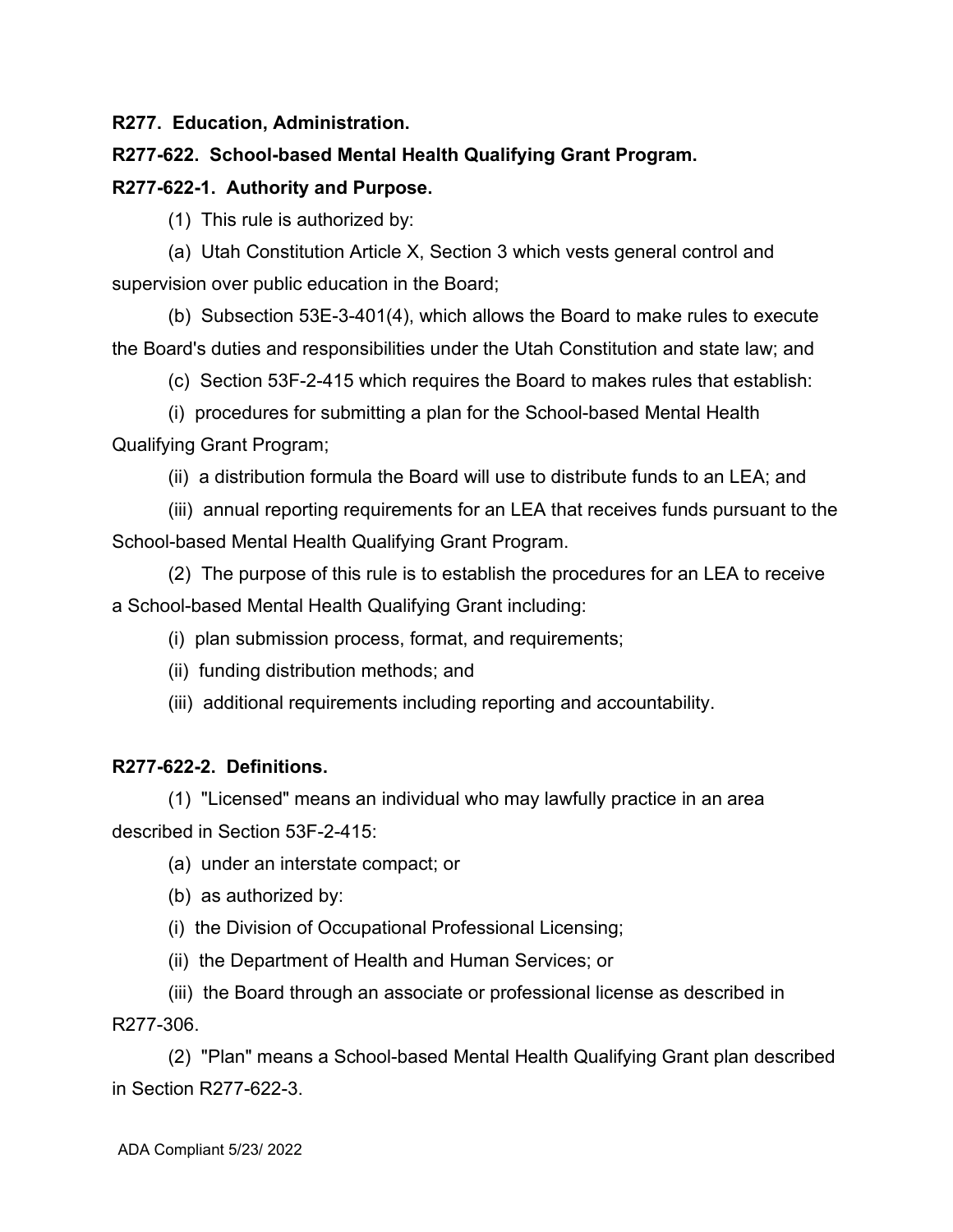(3) "Qualifying personnel" means the same as the term is defined in Subsection 53F-2-415(1) including being licensed.

(4) "Regional Education Service Agency" or "RESA" means the same as the term is defined in Subsection 53G-4-410(1)(b).

(5) "Related services" means:

- (a) mental-health or school nursing services provided by:
- (i) qualifying personnel within the scope of their practice;
- (ii) the local mental health authority; or
- (iii) or a private provider through a contract; or
- (b) training provided by qualifying personnel for school personnel.

## **R277-622-3. School-based Mental Health Plan.**

(1) To qualify for a School-based Mental Health Qualifying Grant, an LEA shall submit a plan to the Superintendent.

(2) The plan shall include:

- (a) a three-year projection for the LEA's goals, metrics, and outcomes;
- (b) requirements outlined in Subsection 53F-2-415(3);

(c) plan for how qualifying personnel will increase access to mental health service including for students who are underserved or at risk;

(d) a process for utilization of qualifying personnel in participating with an LEA's multi-disciplinary team as outlined in R277-400;

(e) the source of the LEA's matching funds; and

(f) a timeline and process for school personnel training in trauma-informed practices including documentation of compliance.

(3) Except as provided in Subsection (4), an LEA shall submit the LEA's plan no later than May 31 for a funding distribution to be made for the upcoming school year.

(4) An LEA's approved plan is valid for three years and may be required to be reapproved after three years of implementation.

(5) An LEA may submit a revised plan for approval by the board, in a manner described by the Superintendent, if the LEA identifies deficiencies with the LEA's ability to implement the LEA's plan including a change in available funding.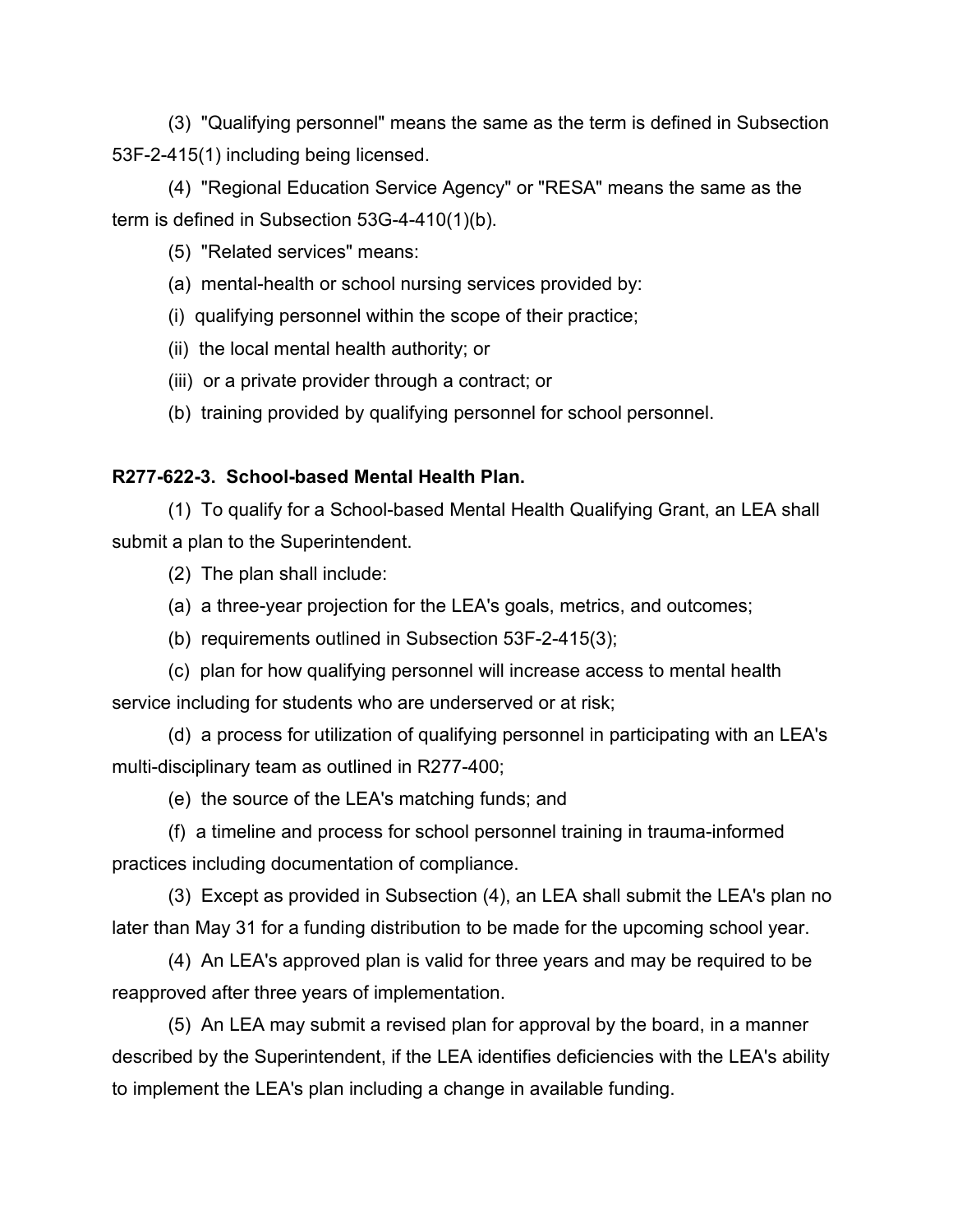#### **R277-622-4. Board Approval or Denial of LEA Plan.**

(1) The Board shall approve or deny each LEA plan submitted by the Superintendent.

(2) If the Board denies an LEA's plan, the LEA may amend and resubmit the LEA's plan to the Superintendent until the Board approves the LEA plan.

# **R277-622-5. School-Based Mental Health Grant Distribution.**

(1) An LEA with an approved plan pursuant to subsection R277-622-4 shall receive a School-based Mental Health Grant distribution.

(2) The funding amount distributed to an approved LEA shall be the sum of:

(a) \$25,000; and

(b) a per student allocation based on the number of students in an LEA divided by the total available grant appropriation less the aggregate amount of appropriation allocated as described in Subsection (2)(a);

(3) A RESA shall receive \$50,000 per member school district.

- (4) The number of students used in Subsection (2)(b) shall be:
- (i) based on the October 1 headcount in the prior year; or
- (ii) for a new LEA, based on the new LEA's projected October 1 headcount.

(5) An LEA or RESA shall receive its allocation on a reimbursement basis upon demonstration to the Superintendent of:

- (a) contracting of services for qualifying personnel; or
- (b) hiring qualifying personnel.

(6) After the distribution described in subsections (2)(a) and (b), and by October 1 of each year, the Superintendent shall distribute any undistributed funds as an additional allocation to an LEA on a reimbursement basis.

(7) An LEA may qualify for the additional allocation described in Subsection (6) if the LEA demonstrates an intent to collaborate with the Local Mental Health Authority of the county the LEA is located.

(8) The additional allocation described in subsection (6) shall be:

(a) the aggregate total of undistributed funds;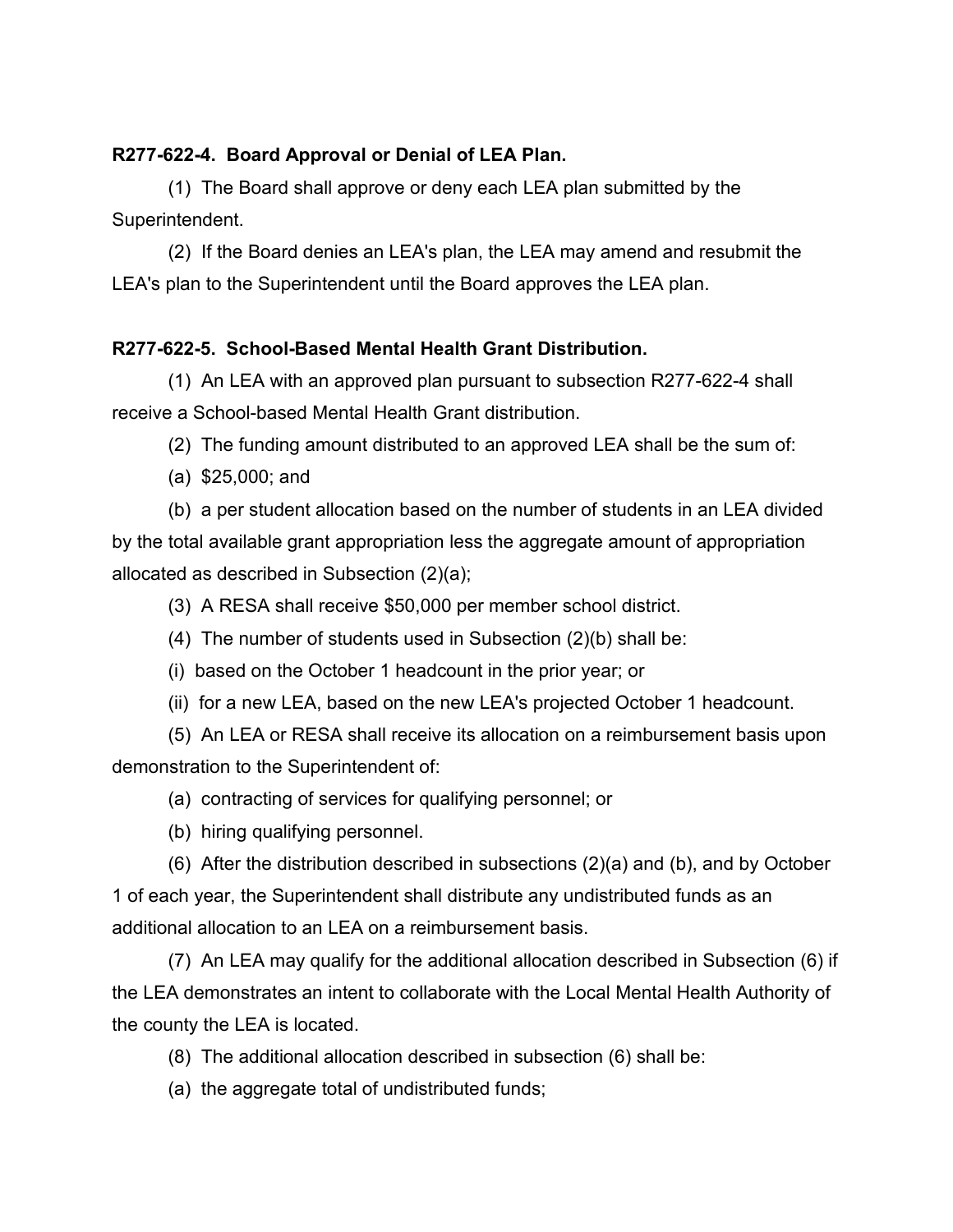(b) subject to all matching fund requirements described in section R277-622-3;

(c) distributed to an eligible LEA in an amount equal to the LEA's portion of the student headcount of all eligible and participating LEAs; and

(d) used for collaboration with the Local Mental Health Authority of the County the LEA is located.

# **R277-622-6. Matching Funds.**

(1) To qualify for a School-based Mental Health Qualifying Grant, an LEA, that submits a plan prior to April 1, 2020, shall provide matching funds as required by Subsection 53F-2-415(4)(b).

(2) To qualify as matching funds the LEA's funds may come from any of the following sources or procedures:

(a) prioritizing of existing unrestricted state or local funds including:

- (i) an unrestricted donation; or
- (ii) new funds available in the next fiscal year;
- (b) funds generated from property tax;
- (c) charter school local replacement funds;
- (d) unrestricted MSP Basic program funds;
- (e) money distributed to the LEA under Section 53G-7-1303; or

(f) another source of unrestricted state funds or local funds as approved by the Superintendent.

(3) Funds may not qualify as a match if:

- (a) the funds are from restricted state funds including:
- (i) funds granted to an LEA for a specific program created in statute or rule;
- (ii) funds that have already been used as a match in a different state grant

program; or

- (iii) funds from a federal source; or
- (b) the funds are described in Subsection 53F-2-415(5).

(4) An LEA shall demonstrate that all matching funds fit within the scope of work for school-based mental health and general health services as outlined in an LEA's plan.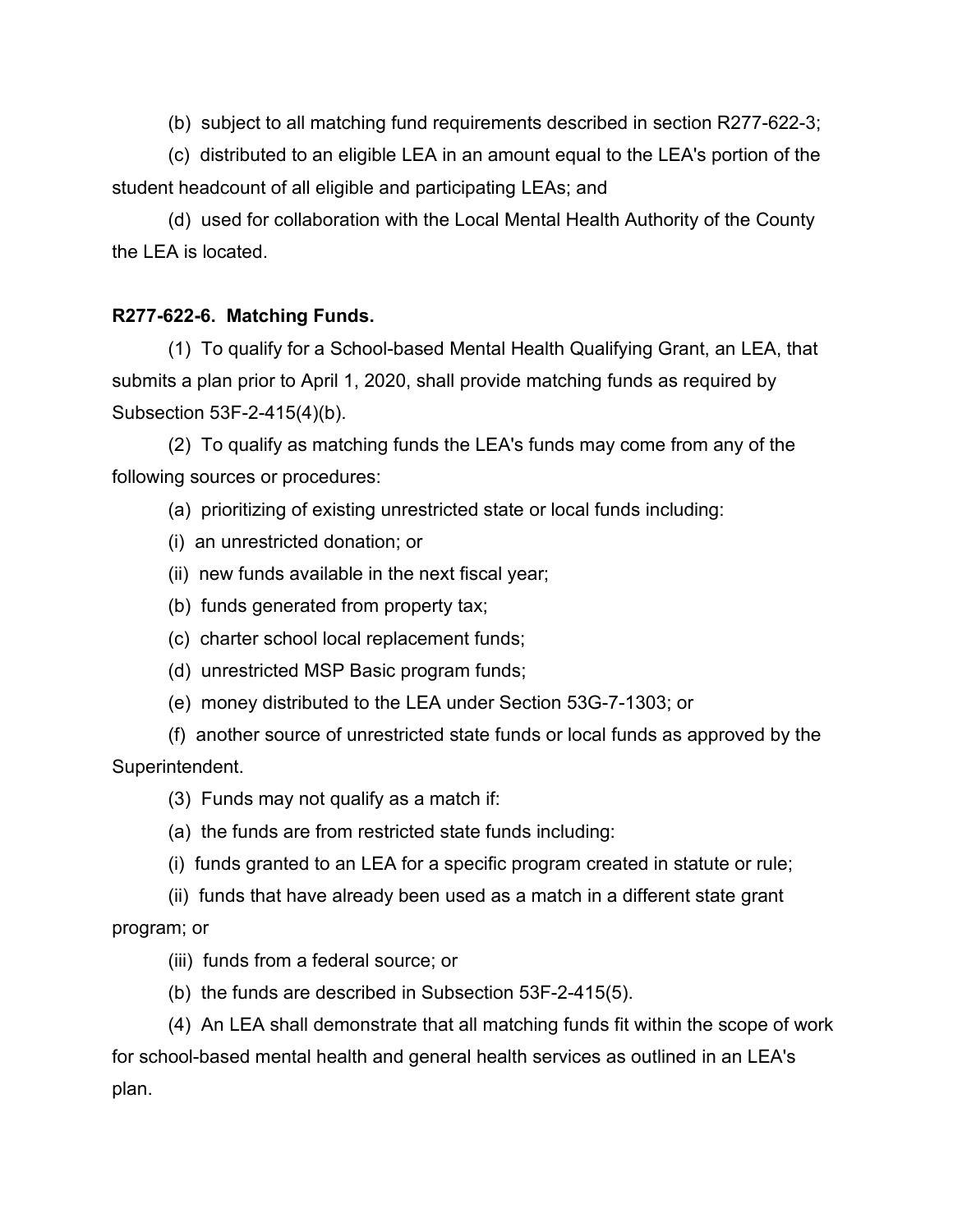(5) An LEA shall report revenues and expenditures of program funds by location code according to the Board approved chart of accounts.

### **R277-622-7. Allowable Uses of Funds.**

(1) An LEA that receives a distribution pursuant to Section R277-622-6 may use the funds only for the following:

(a) salary and benefits for the hiring of qualifying personnel; or

(b) procuring a contract for related services;

(2) An LEA may only use carryforward funds for contracts of related services associated with training as described in Subsection R277-622-2(5)(b).

(3) An LEA shall use the LEA's matching funds and allocation within the fiscal year the funds are distributed.

(4) An LEA that has remaining balances at year end shall report the remaining balances in the LEA's annual program report described in R277-484.

## **R277-622-8. Annual Reporting and Accountability.**

(1) An LEA with an approved plan and funding amount shall provide the Superintendent with an annual report no later than October 1 of each year.

(2) The annual report shall include:

(a) a total baseline count of qualifying personnel in an LEA before receiving the initial funding allocation;

(b) the number of qualifying personnel hired above the baseline count using the funding allocation;

(c) the progress made toward achieving goals and outcomes outlined in the LEA's plan; and

(d) other information requested by the Superintendent.

**KEY: mental health, programs, reporting Date of Last Change: May 11, 2022 Notice of Continuation: January 13, 2022**